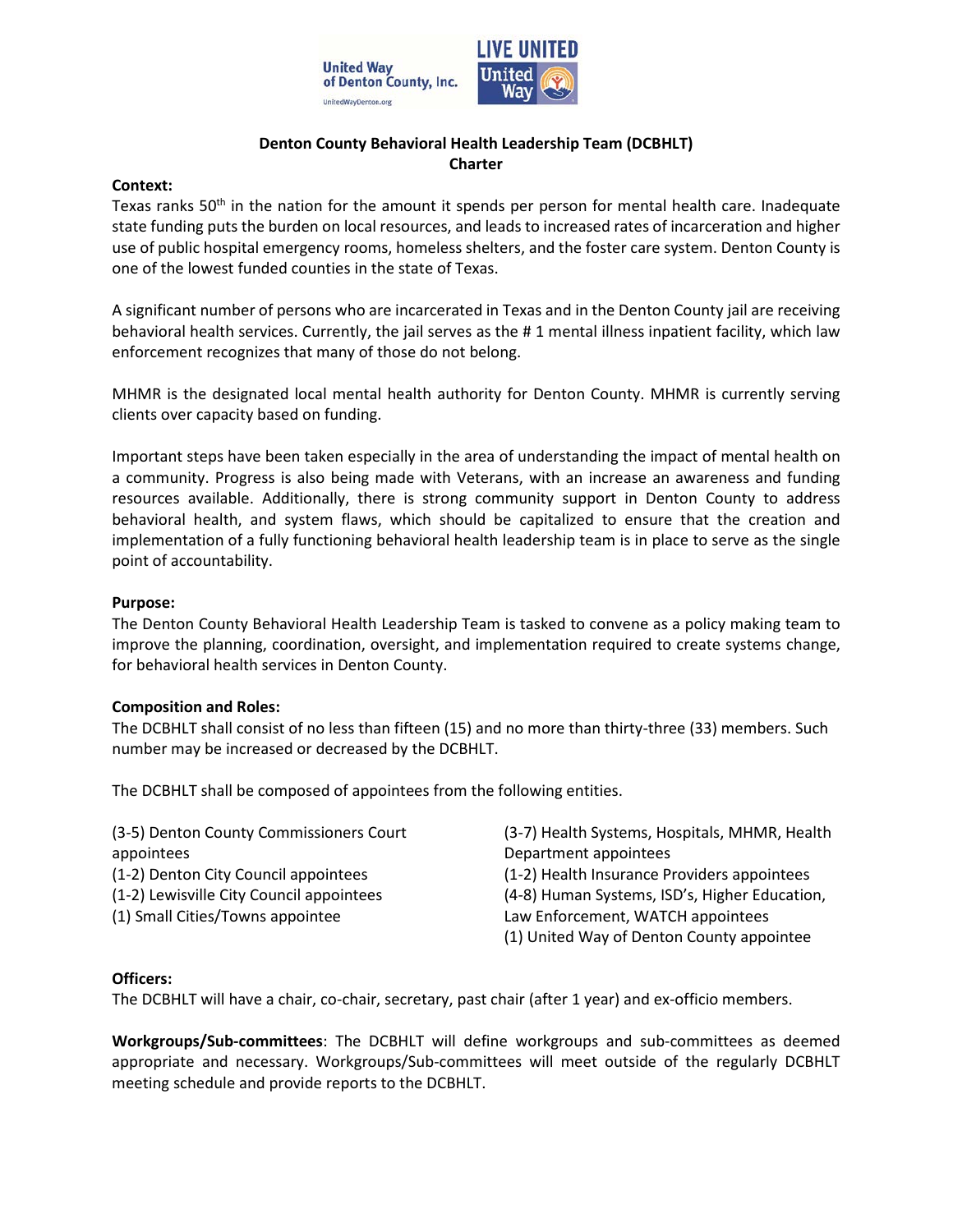

## **Resources and Support:**

United Way of Denton County Inc. (UWDC) will serve as the fiscal agent and backbone organization of the DCBHLT to provide staff, guide vision and strategy, support aligned activities, establish shared measurement practices, build public will, advance policy and mobilize funding.

#### **Operations:**

To ensure members are actively engaged, members are expected to attend 75% of the meetings. Meetings of the DCBHLT will be held monthly for a period of six (6) months. DCBHLT members will review the scheduling needs to determine meeting frequency after the initial six (6) months.

Meetings of the DCBHLT will be held at the United Way of Denton County Inc. office and be open to the public. Meeting agendas and minutes will made available through DCBHLT/UWDC website.

The meetings of the DCBHLT shall be governed by the parliamentary rules and usages contained in the current edition of the "Roberts Rules of Order".

### **Deliverables:**

- 1. Selection of the following officers:
	- Chair
	- Co-Chair
	- Secretary
	- Past Chair
- 2. Development of Bylaws
- 3. Development of a comprehensive strategic plan addressing initial priority areas with outcome measures.
- 4. Develop a community based behavioral health system.

**Adopted Date** \_\_\_\_\_\_\_\_\_\_\_\_\_\_\_\_\_\_\_\_\_\_\_

**Charter verified by signature of DCBHLT members.**